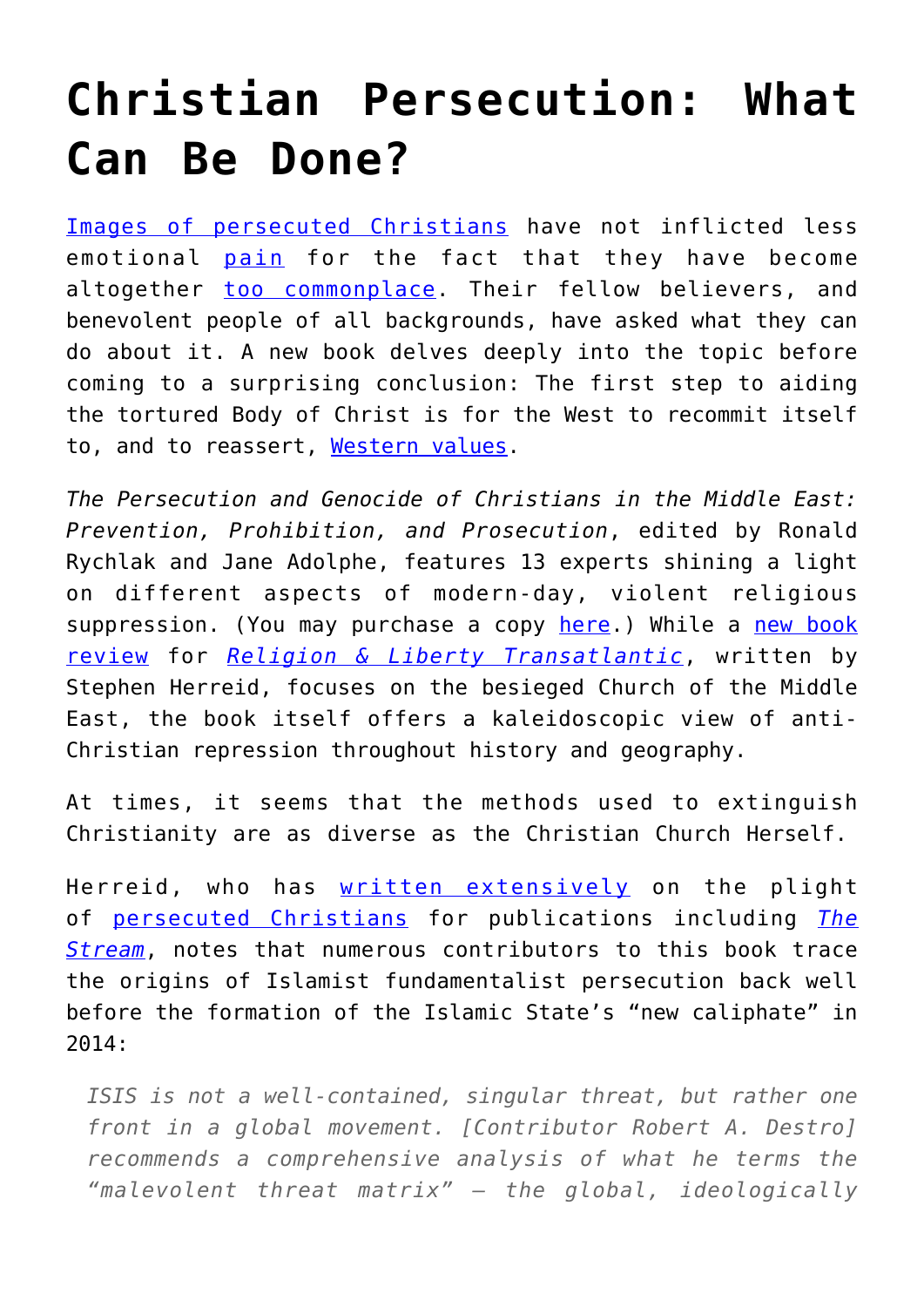*coherent system of support that connects the dots linking criminal terrorism across the Atlantic and the Mediterranean – from Mosul, to Paris, to Miami.*

## …And [back again](http://www.tampabay.com/news/courts/sami-al-arian-leaves-us-and-goes-to-turkey/2216534).

Perhaps the most chilling aspect of Herreid's review is the clear implication that Islamist violence, alien to U.S. soil within living memory, will become as American as apple pie – or as German as bratwurst:

*Using his malevolent threat matrix, the U.S. would be able to identify a wide support network for Salafi-Jihadi terrorism that includes material supporters — including donors, bankers, and nations like Turkey and Saudi Arabia — and logistical supporters such as the recruiters. Those who radicalize Muslims into violent fundamentalism often do so under the guise of prison chaplaincies, madrassas (Muslim schools), and mosques, not only in the Middle East, but in Western Europe and the United States.*

At minimum, a philosophical clash is about to break out between adherents of that extremist worldview and the Western, ["liberal" tradition](https://acton.org/publications/transatlantic/2017/07/27/populism-now-more-popular-liberty-european-voters). Readers should welcome that contest, Herreid writes, because the West has all the intellectual tools necessary to prevail. From the Judeo-Christian moral framework, to the ancient philosophical respect for the *nous* (or intellect), to the uniform application of the law to people of all faiths  $-$  or no faith  $$ the Western patrimony is one that is as cogent philosophically as it is humanitarian and compassionate. Its insights illumined even secular notions of human rights, from Thomas Paine to the United Nations Declaration of Human Rights.

One of the essayists, Geoffrey Strickland, notes the absurdity that ensues by transposing the teachings of radical Islamist textbooks into the mouth of Pope Francis. The resultant